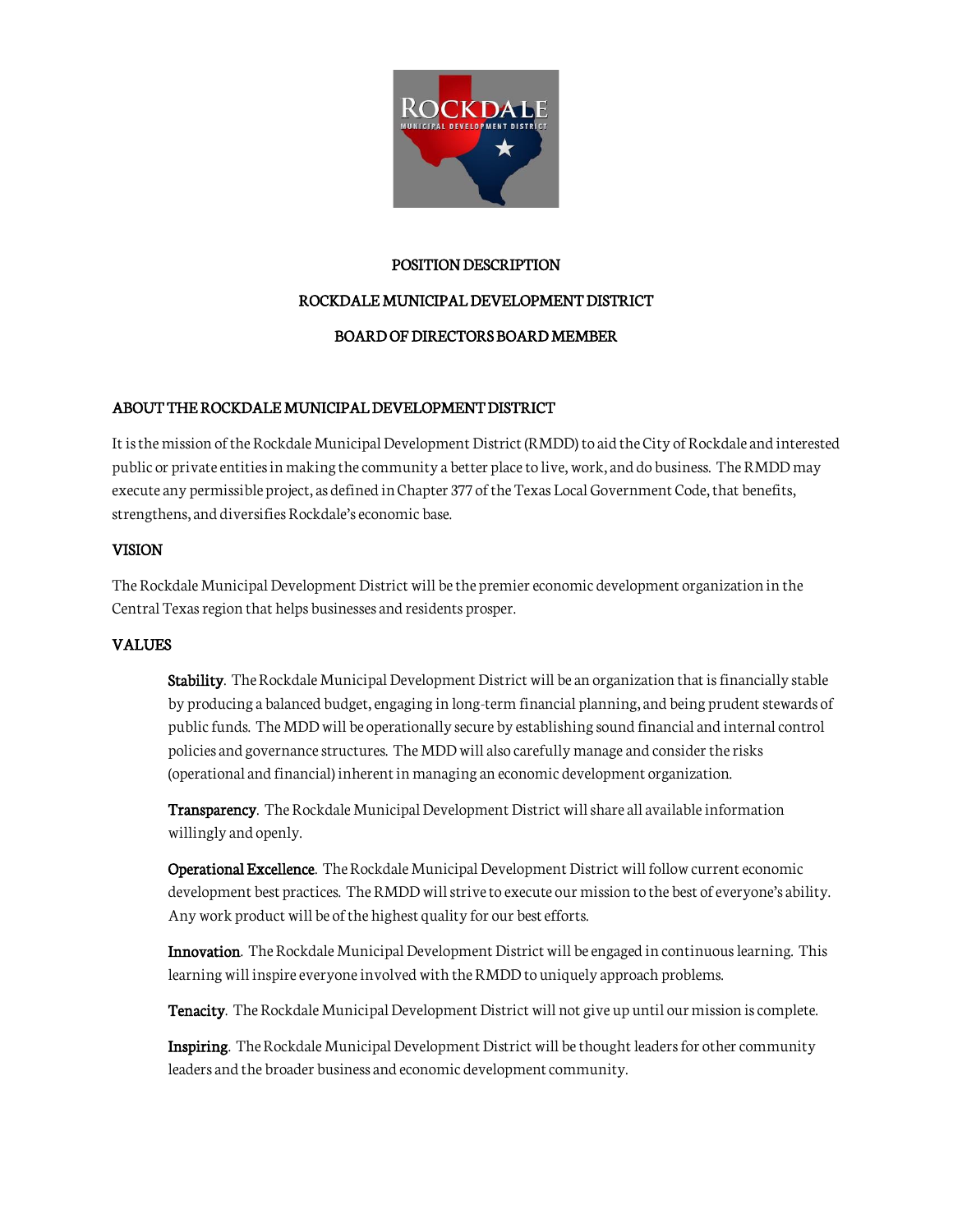Collaboration. The Rockdale Municipal Development District will openly and eagerly work as a resource with other economic development entities and local business and community organizations to help them achieve their goals.

Planning. The Rockdale Municipal Development District will view its work and actions in terms of a long range effort. This will include creating viable and realistic strategic plans that will secure the enduring success of the community.

## THE BOARD OF DIRECTORS

### Functions

The Board of Directors is the highest leadership body of the RMDD providing mission-based leadership and strategic governance. While day-to-day RMDD operations are managed by the Economic Development Director, the appropriate involvement of the Board is critical and expected. To satisfy its fiduciary duties, the RMDD Board of Directors is responsible for:

- Determining the mission and purposes of the RMDD
- Strategic, financial, and organizational planning
- Ensuring strong fiduciary oversight and financial management by establishing internal controls, budget compliance, and policy and program evaluation
- Approving and monitoring the RMDD's programs and services
- Enhancing the RMDD's public image
- Approving an annual Economic Development Plan prior to adopting the annual Budget
- Selecting and evaluating the performance of the Economic Development Director

# Responsibilities

Each individual board member is expected to:

- Know the organization's mission, policies, programs, and needs
- Prepare for, attend, and participate in Board meetings
- Faithfully read and understand the organization's financial statements
- Make decisions that comply with State law; Follow the organization's by-laws, policies, and other applicable City of Rockdale rules
- Leverage connections, networks, and resources that can assist in executing the RMDD's mission
- Maintain confidentiality about all matters involving the RMDD
- Be informed on issues affecting the regional economy in general and the Rockdale business community in particular
- Remain current on economic development trends
- Cast an informed vote on major actions of the RMDD
- Participate in at least one hour of Open Meetings Act training